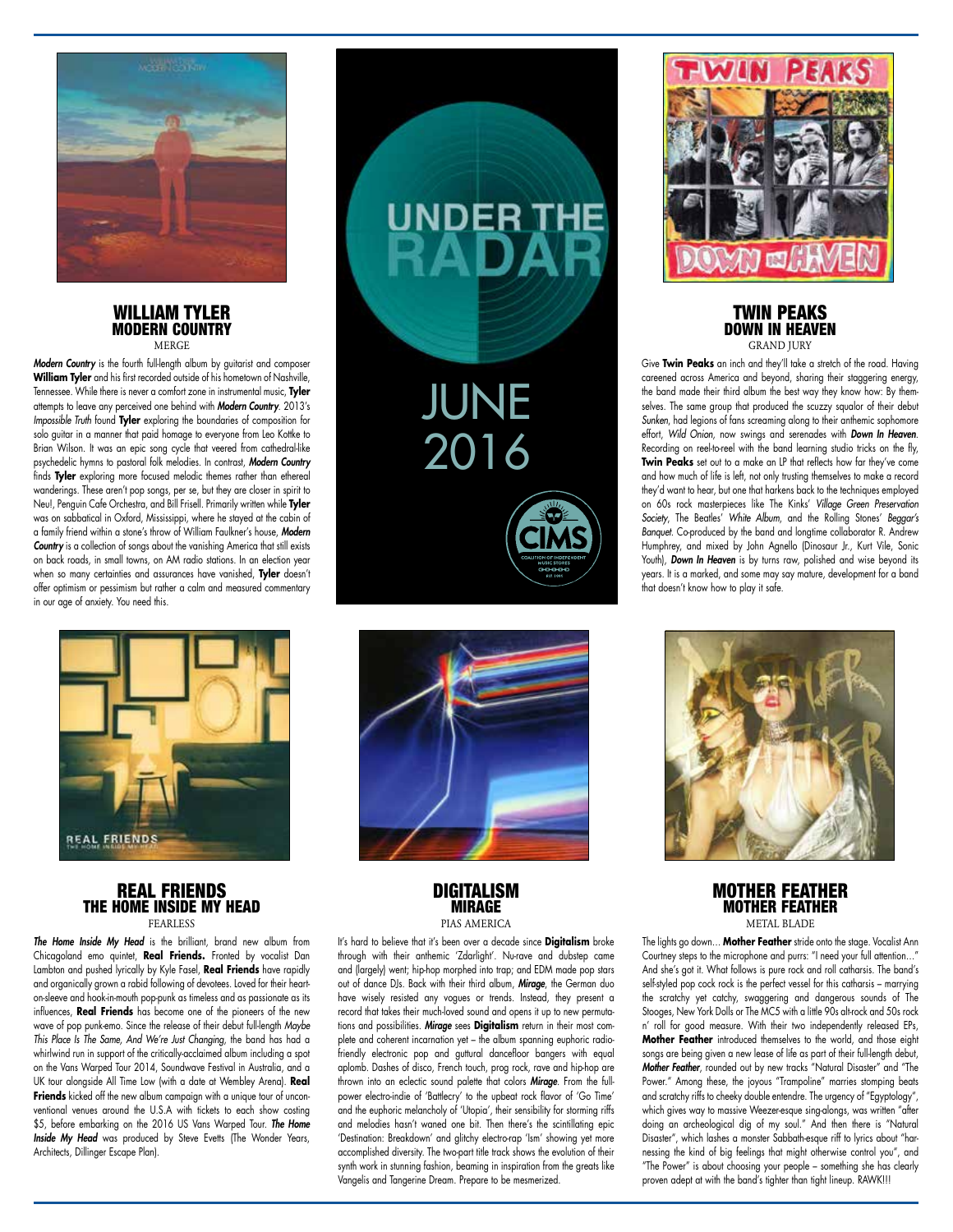

#### THE JAYHAWKS PAGING MR. PROUST SHAM

*Paging Mr. Proust* finds that **The Jayhawks** holding steady as one of America's finest rock bands. Based around leader Gary Louris' gift for melody, *Paging Mr. Proust* features the long-time core of the **Jayhawks**: Louris (lead vox/guitars), Marc Perlman (bass), Tim O Reagan (drums/ vox), and Karen Grotberg (keyboards/vox) – augmented by co-producer, Peter Buck (late of R.E.M.). From the jangle of album opener "Quiet Corners & Empty Spaces" to the trademark harmonies of "Isabel's Daughter" to the more pensive "Lover Of The Sun," *Paging Mr. Proust* makes a clear case that **The Jayhawks'** power remains undiminished from their initial national impact, 1992's *Hollywood Town Hall*. *Paging Mr. Proust* other highlights include sludgy rocker "Lost The Summer," the kraut-rock groove of "Ace" and the taut minimalism of "Comeback Kids" bring new sounds to the palette. *Paging Mr. Proust* shows a commitment to adventure and forward motion, which makes this collection of songs exciting and instantly memorable.



**FEWS MEANS** PIAS

*Means* is the debut long-player from Swedish / American rockers **Fews.**  Coming into view last summer thanks to the single 'Ill' – an eight-minute sonic rollercoaster with some seriously catchy Krautrock vibes. Inhabiting a musical landscape that evokes a post-punk legacy, one that continues to evolve and thrill, the band's second single, 'The Zoo,' which has already found lots of love in the UK and Australia, is merely a taste of *Means'* many thrills. '100 Goosebumps' reveals another side to this multi-national fourpiece, a swath of pulsating guitar backed with a metronomic backbeat, almost three minutes of perfect symmetry that has already proven to be a live highlight. **Fews** have been swift in getting things off the ground: 2016 has already seen a series of rapturously received live shows. Intermingled with their own live shows, the band have also accompanied the likes of Fat White Family and Money in Europe while the UK has seen them traversing the country as guests for Bloc Party and on the recent sold-out Spring King tour. *Means* is a completely entrancing and compelling debut. Fans of DIIV, Wray, and Deerhunter will be particularly enthralled.



*Couchville Sessions* is the new album from venerable Grammy nominated singer/songwriter **Darrell Scott**. Ever the unconventional artist, **Scott** has always forged his own path. He has penned hit songs for mainstream artists (including Garth Brooks, Faith Hill, The Dixie Chicks, and even his mentor, Guy Clark), and has had songs covered by over 70 others spanning from Keb Mo' to Mary Gauthier. In 2012 **Scott** recorded and toured as part of Robert Plant's brilliant Band Of Joy, gaining him even more respect and admiration from a wider range of musicians in broader genres. **Scott's** approach to making music parallels the way he also has chosen to live. Currently making his home outside of Nashville, on the Cumberland Plateau, he focuses on a sustainable lifestyle, heating with wood, utilizing solar energy and growing his food. The fourteen songs on *Couchville Sessions* are a natural and inevitable product of this pure and unapologetic approach to making music and living life. Special guest appearances include vocals by Peter Rowan, John Cowan, and a rare narration by the late Guy Clark. The result is a collection of stunning and fearlessly played tracks, mostly recorded live, which offer the perfect backdrop for **Scott's** mesmerizing vocals.



### FANTASTIC NEGRITO THE LAST DAYS OF OAKLAND BLACKBALL UNIVERSE

**Fantastic Nearito** is a man's truth told in the form of black roots music. Each song the true story of a musician from Oakland who experienced the highs of a million dollar record deal, the lows of a near fatal car accident that put him in a coma, and is now in the phase of rebirth despite his playing hand being mangled. **Negrito's** music emphasizes rawness and space. Slide guitar, drums, and piano. Rather than update the Delta Blues, **Fantastic Negrito** leaves the original sounds of Lead Belly and Skip James intact, building bridges to a modern sound with loops and samples of his own live instruments. But the primary element that drives **Fantastic Negrito's** music is uncut realness and zero concern for "pop" anything. If, as John Lydon once said, anger is an energy, then consider *The Last Days of Oakland* with a molten core. Every ounce of *The Last Days of*  **Oakland** is seething with purpose, as if note, every word, every grunt, and every masterfully executed riff has manifested out of soulful defiance. **Negrito** performs as if he has nothing to loose – hell, he's already lost it. Now he has everything to prove – and he does. *The Last Days of Oakland*  is the honest work of a true artist who deserves our undivided attention. This is a funky and pure declaration of life.



## PIERCE THE VEIL **MISADVENTURES** FEARLESS RECORDS

Since 2006, Pierce The Veil unassumingly, yet consistently have climbed their way into the hearts of millions worldwide via an unshakable devotion to making honest and hypnotic hard rock. That work ethic gradually elevated the band to the forefront of modern rock's vanguard. Following the success of their first two albums *A Flair for the Dramatic* [2007] and *Selfish Machines* [2010], the group's quiet rise detonated loudly with 2012's *Collide with the Sky*. The San Diego quartet—Vic Fuentes [vocals, rhythm guitar, keys], Mike Fuentes [drums, percussion], Tony Perry [lead guitar], and Jaime Preciado [bass guitar]—staunchly uphold that tradition once again on their fourth full-length album, *Misadventures*. We went into making this record wanting to top the last one, something we try to do with every record," says Vic "We wanted to make one of the best-sounding records out there as far as quality goes," said Vic. "We weren't going to stop until we achieved that." "We wanted everybody to shine on the record," adds Jaime. "It was important that each member stood out. It was about going with a broader listening range and expanding on what we've built."



JUNE 2016

UNDER THE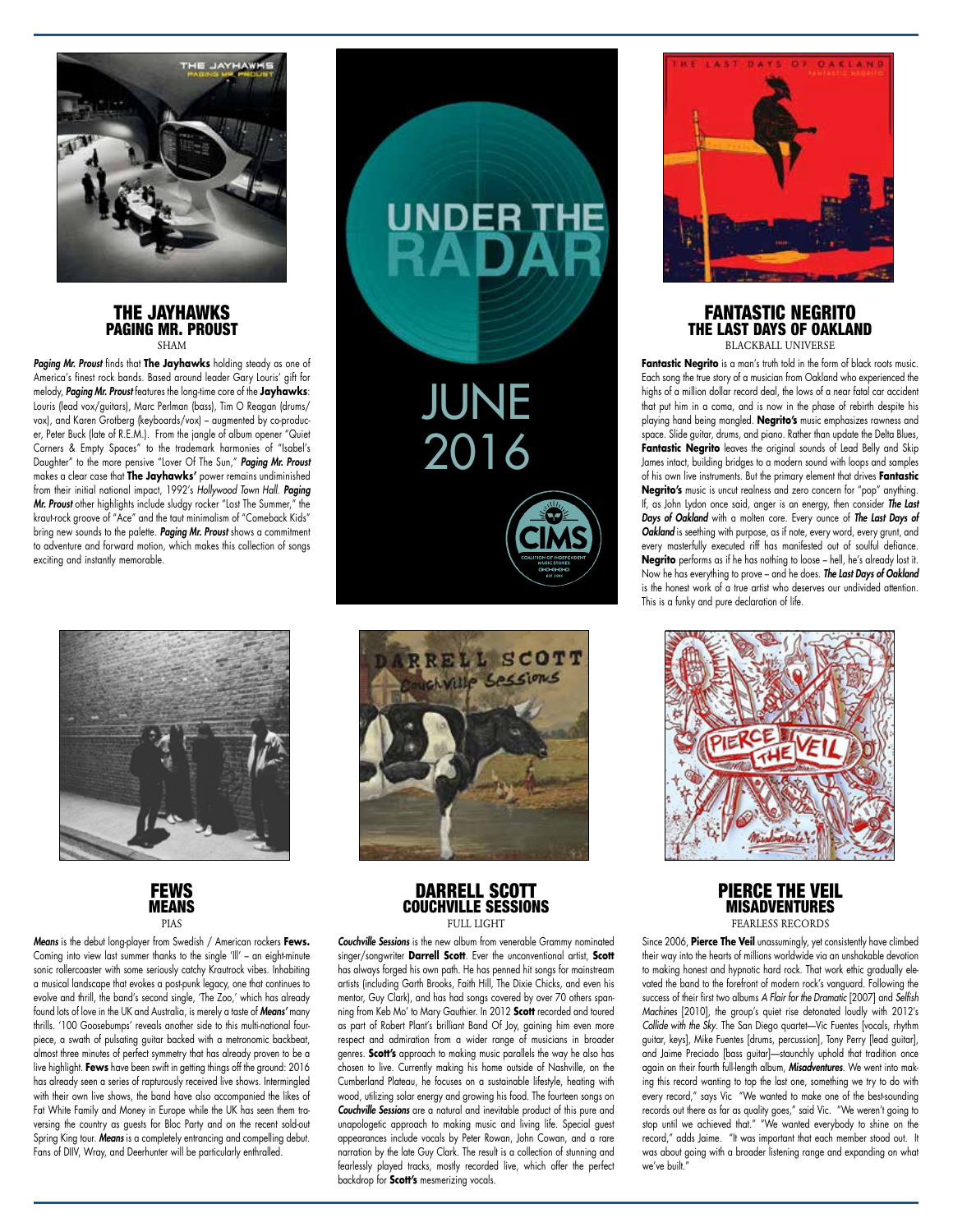

### VINNIE CARUANA SURVIVOR'S GUILT EQUAL VISION

*Survivor's Guilt* is truly the creative culmination of **Vinnie Caruana's** career to date. On *Survivor's Guilt*, **Caruana** plays acoustic and electric guitars, and enlisted the talents of I Am The Avalanche's Kellen Robson and Brett 'The Ratt' Romnes on bass and drums as well. Rx Bandits' Steve Choi proves clutch as well, performing on a variety of instruments. The result is ten incredibly compelling, multi-layered tracks that bear witness to the breadth of **Caruana's** all-encompassing musical vision. Some songs lean towards **Caruana's** punk rock roots, but much of what's heard here is fresh and new. "We Don't Have To Die Alone" and "Angel Of North", for example, are sad and beautiful songs that expose the frailty and vulnerability of the human condition, while, on the flipside, closing track "Your Religion Is Killing Me" is a fierce, ferocious instrumental boiling with existential angst and torment. Although *Survivor's Guilt* ends on that bitter note, the album as a whole is full of hope and positivity, of the spirit, commitment and passion that drives **Caruana** to do what he does, as he always has. "I feel lucky to be here," **Caruana** says, "I'm really happy that I waited this long to make this record, because I had to live life for a while before I was ready to write these songs."



### MELVINS BASSES LOADED IPECAC RECORDINGS

It's 2016 and the **Melvins** have an album called *Basses Loaded* coming out that features six different bass players. That's right SIX different bass players. NEW **Melvins** bass players for this go around are Steve McDonald from the legendary Los Angeles glam punk band Redd Kross and their old friend Krist Novoselic from Nirvana! Making return appearances are former and probably future bass players Jeff Pinkus (Butthole Surfers), Trevor Dunn (Mr. Bungle / Fantomas), Jared Warren (Big Business) and Dale Crover. Six bass players? Is this a joke? What IS the deal with these ceaseless idiots? Can't they just settle in and be happy with ONE line up? Apparently not. I suppose it figures considering how many goddamn bass players they've had up until this point. Nonetheless *Basses Loaded* actually works! According to guitarist King Buzzo, "More is more! As hard as it might be to believe, all of these bass players contribute something of their own to *Basses Loaded* which gives the whole album a good kick right in it's big fat ass." Of course, that big fat ass is perfect for the **Melvins'** gloriously heavy sound. And, naturally, you won't wanna live without this. Crank it!



JUNE 2016



# **REBELUTION** FALLING INTO PLACE EASY STAR

A dozen years into **Rebelution's** stirring career, the release of the California reggae band's fifth album, *Falling Into Place*, finds them more energized than ever. For *Falling into Place*, **Rebelution's** four core members – singer / guitarist Eric Rachmany, keyboardist Rory Carey, drummer Wesley Finley, and bassist Marley D. Williams – got some refreshing new perspectives by writing with different producers and shaking up their normal recording process. For Rachmany, the creativity began with an inspirational trip to Jamaica. Dwayne "Supa Dups" Chin-Quee (Bruno Mars, Eminem) produced many of the tracks. Others feature the studio wizardry of Yeti Beats (Kool Keith, Los Rakas, and **Rebelution's** two previous albums), while Donovan "DonCorleon" Bennett (Sean Paul, Vybz Kartel, Morgan Heritage) produced two. Locking it all together are rock-solid musicianship, a "sun splashy sound" (*Relix*), an intense work ethic, and constant devotion to their art. *Falling Into Place* mingles stories of love gained and lost with reminiscences of years gone by ("Pretty Lady," "Those Days," "Santa Barbara") and socially pertinent songs like "Know It All," which challenges the hatred in an ever-more-violent world and a fraught political environment.



#### CASKET GIRLS THE NIGHT MACHINES GRAVEFACE

**The Casket Girls** leave the safety of their blackout curtain lair to roam an apocalyptic world, questioning the essence of humanity, where the dreamers, prophets and vampires of the old world, work together to forge a new path. The concept is Singularity. Welcome to *The Night Machines*. **The Casket Girls** are the virtually reclusive Savannah sisters, Phaedra and Elsa Greene, and Ryan Graveface (Graveface Records, Dreamend, etc). The group's bond has continuously strengthened over the course of their four releases, culminating in *The Night Machines*, their third full length LP and strongest effort to date. They wrote, recorded and mixed the record in Savannah and Athens, GA with local hero Andy LeMaster. Drum duties were taken on by fellow Graveface Records artist T.W. Walsh. **The Casket Girls** have gained momentum and a substantial cult following due to the unflagging catchiness of their songwriting and the compelling development of their polarizing live show, the likes of which prompted one reviewer to write "**The Casket Girls** are more than just a band; they're a living art piece." The beats are big, the sounds haunted, the experience chilling and inviting. It's the coolest coven in town.



## MINOR VICTORIES MINOR VICTORIES FAT POSSUM

A happy accident? A feted coming together of like minds? Something beyond and outside their control? **Minor Victories** birth and progress has contained elements of all of this and more, both for those on the inside and us lot, looking in through the window. The 'facts' are such: Justin Lockey, currently guitarist with Editors, comes towards the end of the mammoth touring schedule for the band's fourth album, *The Weight Of Your Love* and finds an itch to make something against that he has been engaged with in his day job that needs scratching. His vision is of an extreme noise EP topped off by a delicate female voice. Serendipity comes calling in the shape of a shared management relationship with Slowdive's Rachel Goswell. Her musical appetite fully restored with the feted reunion of her original band, tracks are shared and two songs take shape. The two have never met. Perhaps another guitarist might be good on one or two tracks? Rachel suggests Mogwai's Stuart Braithwaite, who listens and adds guitars. Stuart has never met Justin. He's in. More stuff is recorded. James from Twilight Sad contributes. So does Mark Kozelek. By the end of it, they've made a masterpiece. **Minor Victories**, indeed.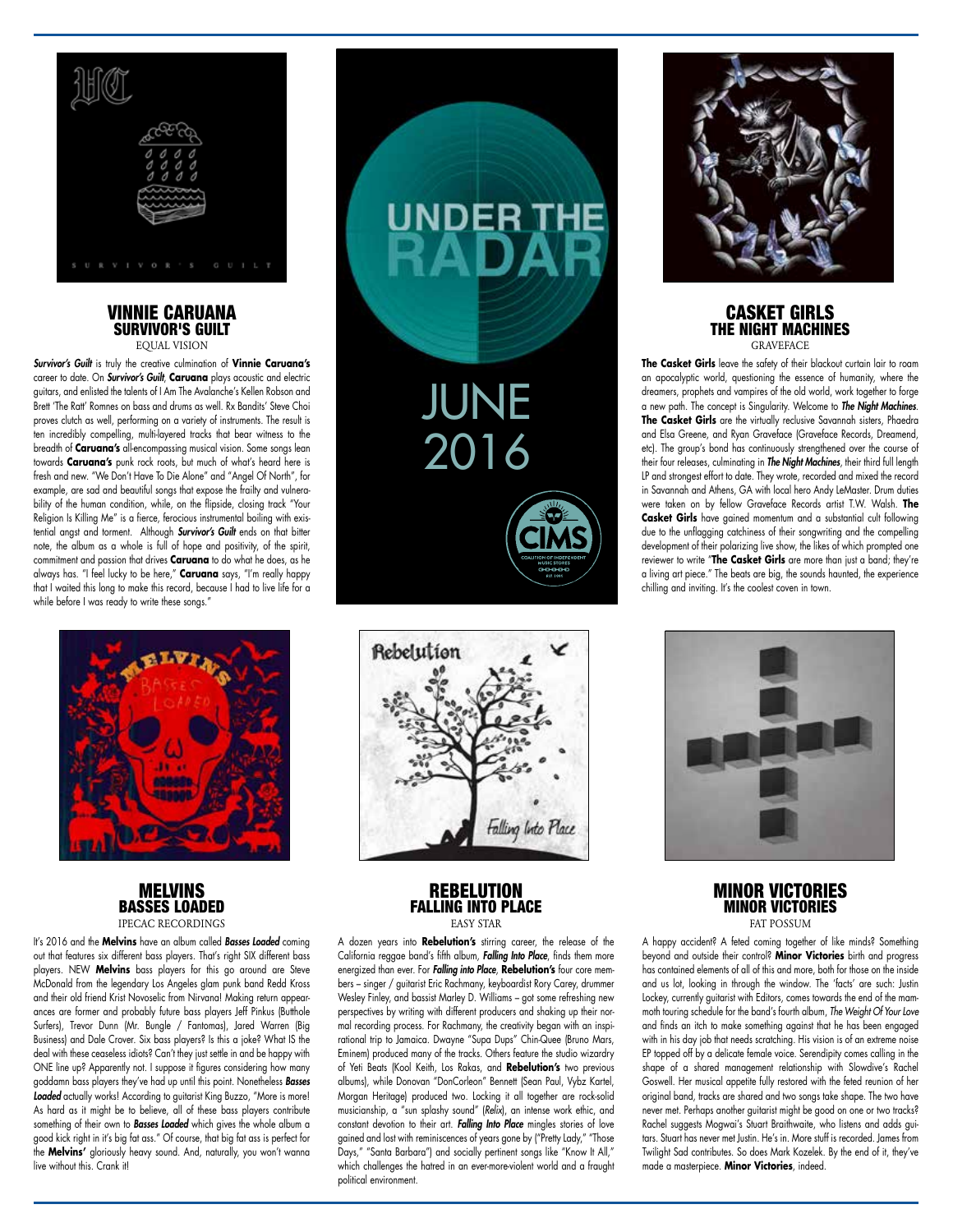



Ten years in, the supergroup **Hellyeah** are back with *Unden!able*, their fifth studio effort and successor to 2014's *Blood for Blood*. Speaking about the new record, guitarist Tom Maxwell stated, "There's a lot of new stuff coming out that we've never tried before, and a lot of heavy s–t … It's gonna be moody, it's gonna be dark, it's gonna be crushing, it's gonna be heartbreaking, it's gonna be everything. So it's going to be a proper takeoff from our last record, but with a lot of new surprises, musically and lyrically. We are moving forward with the path that we've taken with *Blood for Blood*. It's a really, really savage album and we're really excited for fans to hear it." *Unden!able* marks the **Hellyeah** recording debuts of bassist Kyle Sanders (brother of Mastodon's Troy Sanders) and guitarist Christian Brady. The two musicians joined the band after the recording of *Blood for Blood*, replacing longtime bassist Bob 'Bobzilla' Kakaha and guitarist Greg Tribbett. The remainder of the lineup consists of the legendary Vinnie Paul on drums, Tom Maxwell on guitar and singer Chad Gray, all of who have been with **Hellyeah** since the band's inception.



### MUTUAL BENEFIT SKIP A SINKING STONE MOM & POP

"It takes more than just a fleeting dream to set us free," sings Jordan Lee on "Skipping Stones" the titular track on **Mutual Benefit's** newest album, Skip a Sinking Stone. It's a truism that still holds power, and it acts as a sort of missive for the entire album: a two-part meditation on impermanence that also acts as a portrait of growing up. The first half of the record, awash in warm string arrangements and hope, is written about his whirlwind new life as a successful musician, while the 2<sup>nd</sup> half reckoning hew new life in New York City with growing depression, a downturn in the relationship, and a city in turmoil. *Skip a Sinking Stone* is shaped by collaborations with friends and recurring members of **Mutual Benefit's** rotating cast, including **Mutual Benefit** drummer Dillon Zahner, violinist Jake Falby, guitarist Mike Clifford, and vocals from Lee's sister Whitney (also a touring member of the band), flute by Noah Klein (Cuddle Formation), and keys by Dan Goldberg (The Spookfish). *Skip a Sinking*  **Stone** was beautifully recorded by Lee (and friends) and beautifully mixed by Brian Deck (Modest Mouse, Iron and Wine, Red Red Meat). Fans of the Flaming Lips, Grandaddy, Mercury Rev, and Youth Lagoon will find much to love here.





FLUME **SKIN** MOM & POE

In 2012, a young beatmaker called **Flume** burst on to the scene and single-handedly changed the face of Australian dance music and its possibilities. The then 20-year old had just one single ('Sleepless') and one remix (Hermitude's 'Hyperparadise') to his name. The buzz was growing, thanks in part to a standout afternoon performance at Austraila's Splendour in the Grass festival, but his audience was confined largely to fans of underground electronica propagated by rising tastemaker label Future Classic. Today, **Flume** is a multi-platinum selling, internationally recognized career artist, creating his own space in electronic music. He's also fresh of Coachella and preparing for a U.S. tour that's quickly selling out. Commercial success is one thing, but the best part? The music is really, really good. The producer (don't call him a DJ) creates complex, intelligent, original productions that sound great wherever you're listening – all from the bedroom of his parents' house. **Flume's** new album, *Skin*, is already receiving great critical acclaim: Pitchfork calls the music "custom made for dark, secluded warehouse raves" while *Nylon* names it "powerful and utterly unique" and Consequence of Sound declares it "swaggering and hypnotic."



#### GREGORY PORTER TAKE ME TO THE ALLEY CAPITOL

An artist whose music is at once timeless yet utterly of its time, **Gregory**  Porter solidifies his standing as his generation's most soulful jazz singersongwriter with *Take Me to the Alley,* the much-anticipated follow-up to 2013's *Liquid Spirit*. *Take Me to the Alley* opens with the anthemic "Holding On," a song **Porter** co-wrote and recorded with the U.K. electronica act Disclosure that was the lead single of their 2015 album *Caracal*. This fresh makeover replaces the skittering beats and booming bass with a more spacious arrangement. Other highlights include the bluesy "Don't Lose Your Steam," one of two songs that **Porter** wrote with his three-year-old son Demyan. Inspiration from other family members comes with "More Than a Woman" and "In Heaven." "Take Me to the Alley" soothes the soul as **Porter** sings of redirecting the collective energy we often give to royalty to the downtrodden. On the strident, hard-bop excursion "Fan the Flames" **Porter** calls for vigorous, nonviolent protest amidst a flurry of injustices. The flirtatious "French African Queen" slyly addresses socio-political issues within a vivacious, Nigerian-laden jazz groove. In all, *Take Me to the Alley* demonstrates **Porter's** innate ability to transcend genre through his inviting compositions.



# **SKEPTA KONNICHIWA** BOY BETTER KNOW

**Skepta** has been making noise in the UK's Grime scene for quite some time, but it's only been recently that Hip Hop lovers on this side of the Pond have been aware of the 33-year-old rapper thanks to his new association with Drake, who signed **Skepta** to his OVO Sound label – and vice versa: **Skepta** is releasing Drizzy's music via his Boy Better Know imprint. As far as Grime goes – a genre that trades in rapid fire raps along crazily distorted beats (i.e. Dizzee Rascal), **Skepta's** latest album, Konnichiwa, is practically pop, thanks to his relatively un-cluttered production and vocals delivered with an accent that shouldn't leave most American listeners scratching their heads. Tracks like "That's Not Me," "Shutdown," "Ladies Hit Squad," and "Man" are also seriously catchy – and guest spots from the likes of Pharrell Williams should lend added legitimacy for curious Yanks. The critics have taken notice, too: *The Guardian* gave the album 4 out of 5 stars saying, "The architect of grime's resurgence might have an eye on the US market, but he's a distinctively, winningly English rapper" while the *NME* the album 5 out of 5 stars saying, "*Konnichiwa* is… good enough to take on the world without having to compromise one inch in the process." Ya heard?!?